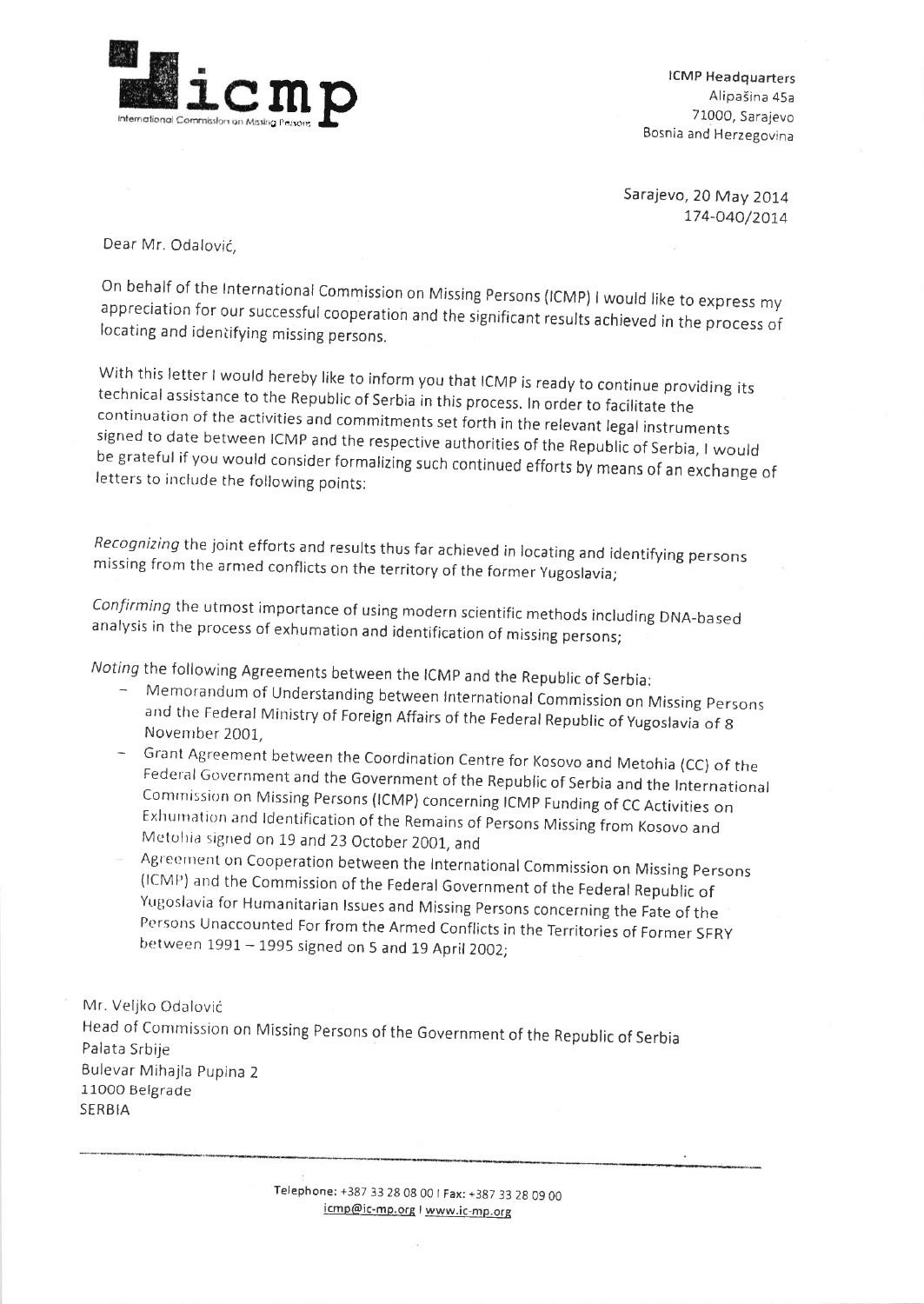(hereinafter lcMP and the referred ICMP and the Commission on Missing Persons of the Government of the Republic of Serbia<br>(hereinafter referred to as: the Commission) have agreed to continue their cooperation in the<br>process of exhumation and identification agree that the ICMP shall continue providing technical assistance in the process of exhumation process of exhumation and identification of missing persons. The ICMP and the Commission also and identification of persons who went missing as a consequence of conflict in Autonomous Region of Kosovo and Metohia in accordance with the above said agreements, referring in<br>particular to the following:

- 1. Assistance provided by the ICMP staff (anthropologists and archaeologists) in exhumation process according to defined requirements:
	- Assistance in the form of exhumation related material and equipment,
	- Reports on ICMP staff activities can be used for identification of human ICMP and the Commission: remains and cannot be used for any other purpose without the consent of the
- 2. DNA identification of exhumed human remains of missing persons, including:
	- Analysis of bone and blood samples, i.e. profiles submitted to the lcMp following approval of the competent court,
	- Authorised ICMP employees shall be allowed to transfer biological samples in official vehicles to the ICMP reference laboratory;
- 3' The commission shall inform lcMP about exhumations in the Republic of serbia, following the issuance of the exhumation order by the competent court:
	- Allow presence at exhumation location for ICMP monitors,
	- Ensure that all samples of human remains to be analysed in ICMP DNA identification program are collected in accordance with ICMP international, technical and scientific standards and operational procedures;
- 4. ICMP shall submit DNA reports to the Commission, which shall immediately, upon<br>receipt, forward them to the competent court and experts for identification of human<br>remains. Information on the obtained DNA matches shall
- 5. All other actions and explanations of the forensic processes and DNA testing shall be directly agreed by ICMP experts and experts from the Republic of Serbia. Any consequent formal request shall be submitted through the

If such proposal is acceptable for the Commission, I propose, without prejudice to the above<br>mentioned Agreements between ICMP and the respective authorities of the Republic of Serbia<br>that this letter and your reply be con

Sincerely,

(Kellida

Matthew Holliday Head of Western Balkans Program